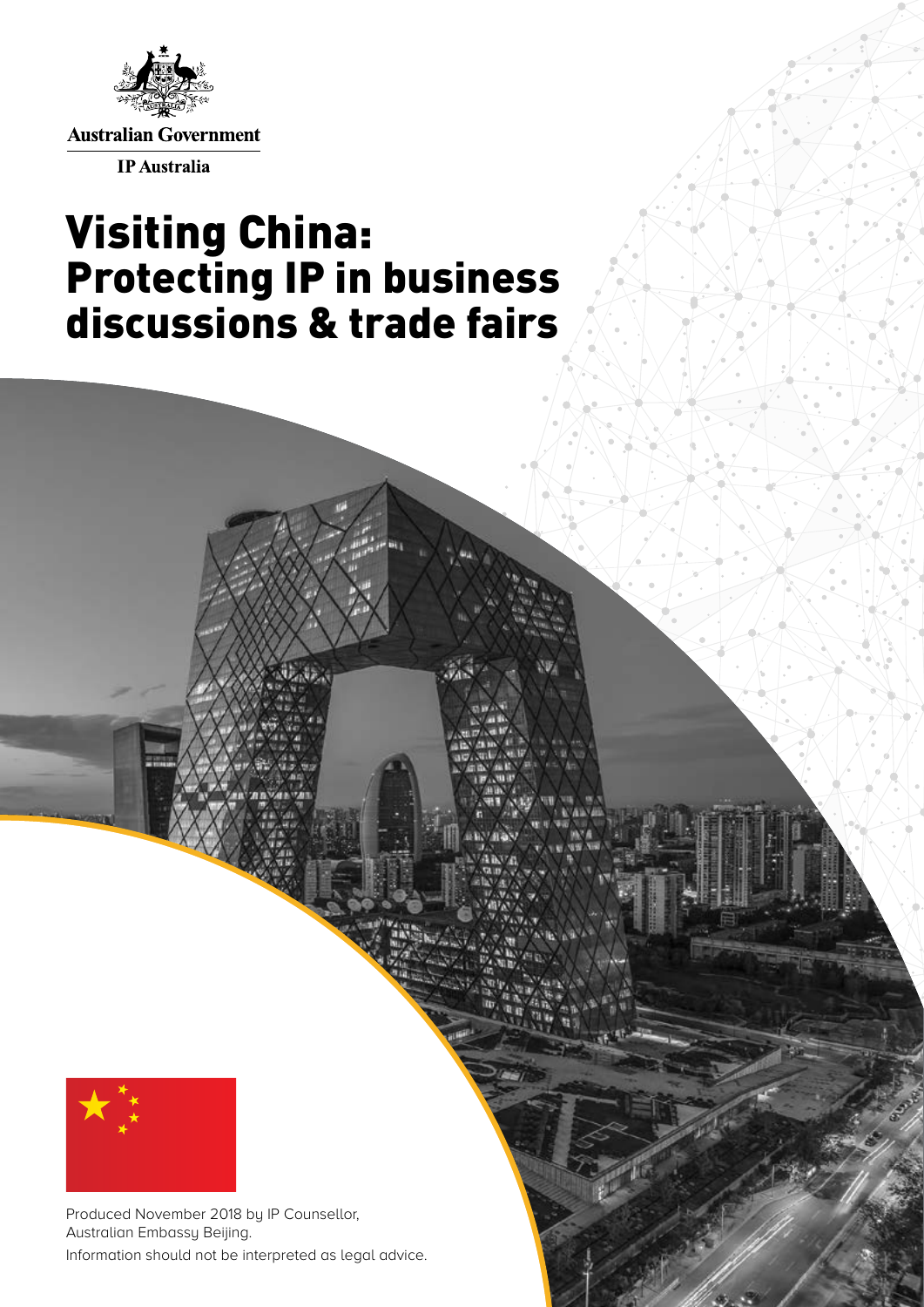### Visiting China: Protecting IP in business discussions & trade fairs

Visiting China to meet potential business partners and customers or exhibit product at trade fairs can be a critical step in entering the Chinese market. However, these actions will advertise your product, brand (including trade marks) and interest in China, bringing risks to intellectual property (IP). If you have not yet applied to register your trade marks in China, you may be vulnerable to trade mark squatters registering your trade mark and

holding it to ransom. Displaying new products before registering patents and designs may be considered a public disclosure that compromises your ability to secure patent or design protection.

This sheet explains how to mitigate some of the potential IP risks associated with visiting China for business discussions or to exhibit at trade fairs.

#### Are your IP rights registered in China?

IP rights are territorial, meaning they have to be separately registered in specific countries in order to obtain protection in that country. An Australian IP right only provides protection in Australia. Trade marks, patents and designs have to be registered in China in order to be protected in China.

Be aware that mainland China, Hong Kong, Macau and Taiwan all have separate legal systems. IP rights need to be registered separately in each territory in which you are seeking protection.

#### Trade marks

A trade mark is the IP right used to protect a brand. If you do not have a registered trade mark in China, your brand is not effectively protected, and is potentially vulnerable to trade mark squatters.

Mainland China has a first to file trade marks system, under which the first person to file a trade mark application will own that trade mark, regardless of who first used or developed the trade mark. Trade mark squatters take advantage of this by registering the trade marks of other businesses in order to sell them to the original company at an inflated price, or sell their own products under that brand. The most effective way to avoid these bad faith trade marks is to register your trade marks in China as early as possible. A trade mark can be registered in China whether or

not it is currently in use, so you can apply ahead of entering the market, ideally before publicly revealing any new brand or label.

The trade mark registration process takes around 9-12 months. At minimum, the most important thing ahead of visiting China is simply having a trade mark application filed. This will give you a filing date, which means your application will take precedence over any later filed applications.

If your trade mark is a logo, you may also be able to seek copyright protection by filing to record the copyright with the Chinese copyright authorities. Copyright can be a useful additional tool to tackle bad faith trade mark registrations and enforce against infringers.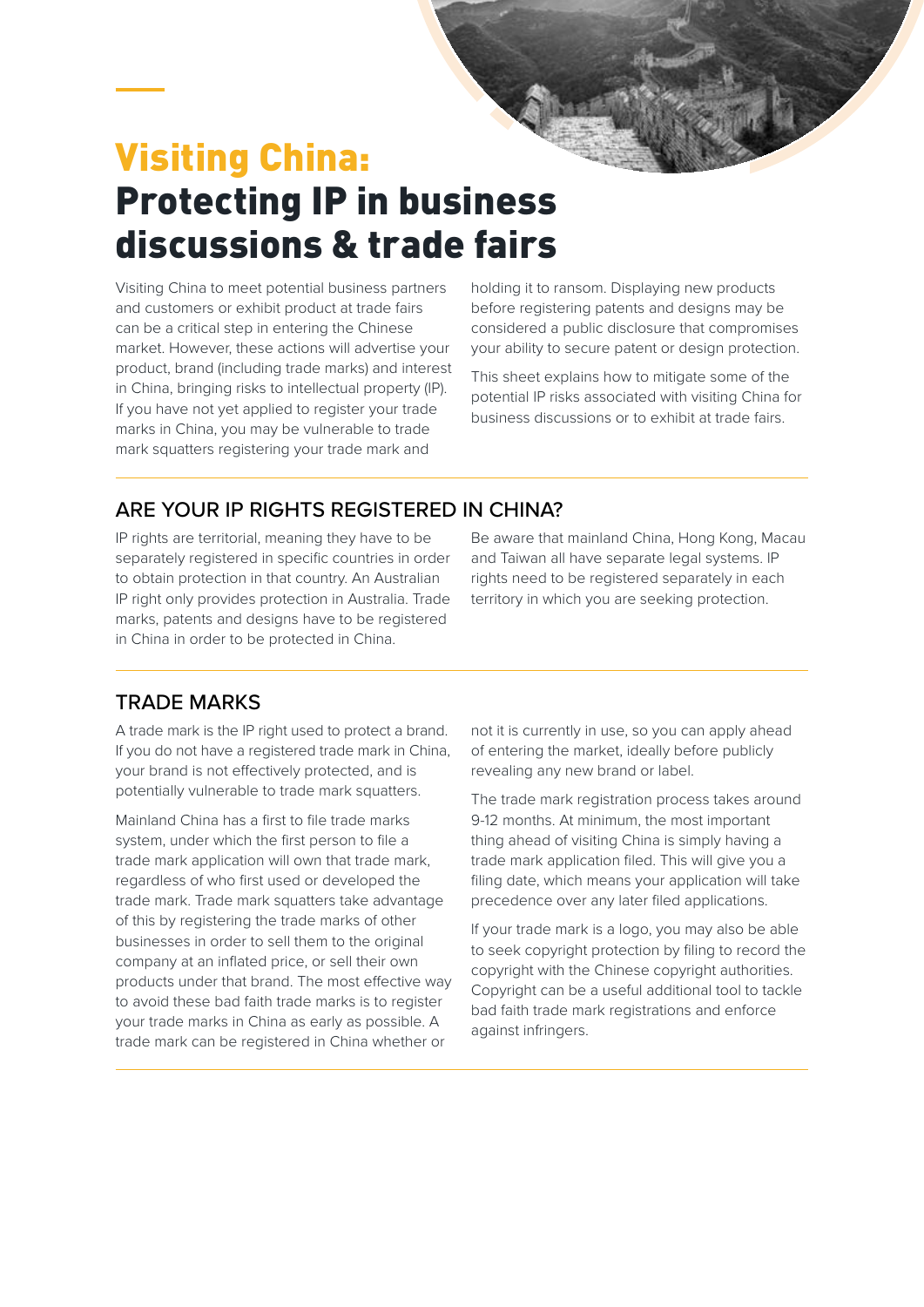## Practical tips

#### How to register trade marks in China

There are two ways to register a trade mark in China:

- 1. File a direct application with the Chinese Trademarks Office;
- 2. Extend protection of your Australian trade mark into China using the Madrid Protocol.

Registering your trade mark in China can be complex, and success rates for self-filed applications filed through either route are low. We strongly recommend seeking the advice of a trade marks attorney with expertise and experience filing in China. Many trade marks attorneys provide a free initial consultation, including but not limited to IPTA members: see [https://ipta.org.au/](https://ipta.org.au/community/get-free-consultation/) [community/get-free-consultation/](https://ipta.org.au/community/get-free-consultation/)

Be cautious of distributors or business associates who offer to 'take care of' your trade mark registrations on your behalf. You should manage the process yourself, and ensure the trade mark application is made in your company's name. If you find your distributor or business associate has applied to register your trade mark without your consent there are provisions in the Chinese trade marks law that may allow you to challenge the trade mark.

### Case study

An Australian food and beverage company travelled to the China Food & Drinks Fair to exhibit their products and look at market opportunities. They also discussed potential partnerships with local importers and distributors. The Australian company did not apply to register its trade mark in China prior to the expo.

Around six months later, the Australian company decided they were ready to take the next steps to export their products to China. When they approached a trade marks attorney about registering their trade mark in China, they

discovered that a Chinese individual had applied to register the Australian company's trade mark under their own name just days after the China Food & Drinks Fair. The Australian company was unsuccessful in its attempt to oppose the registration of the trade mark, and has entered negotiations to purchase the trade mark from the Chinese individual, who has initially asked for in excess of \$100,000.

**Lesson:** consider filing trade mark registrations in China prior to exhibiting at trade fairs or commencing business discussions.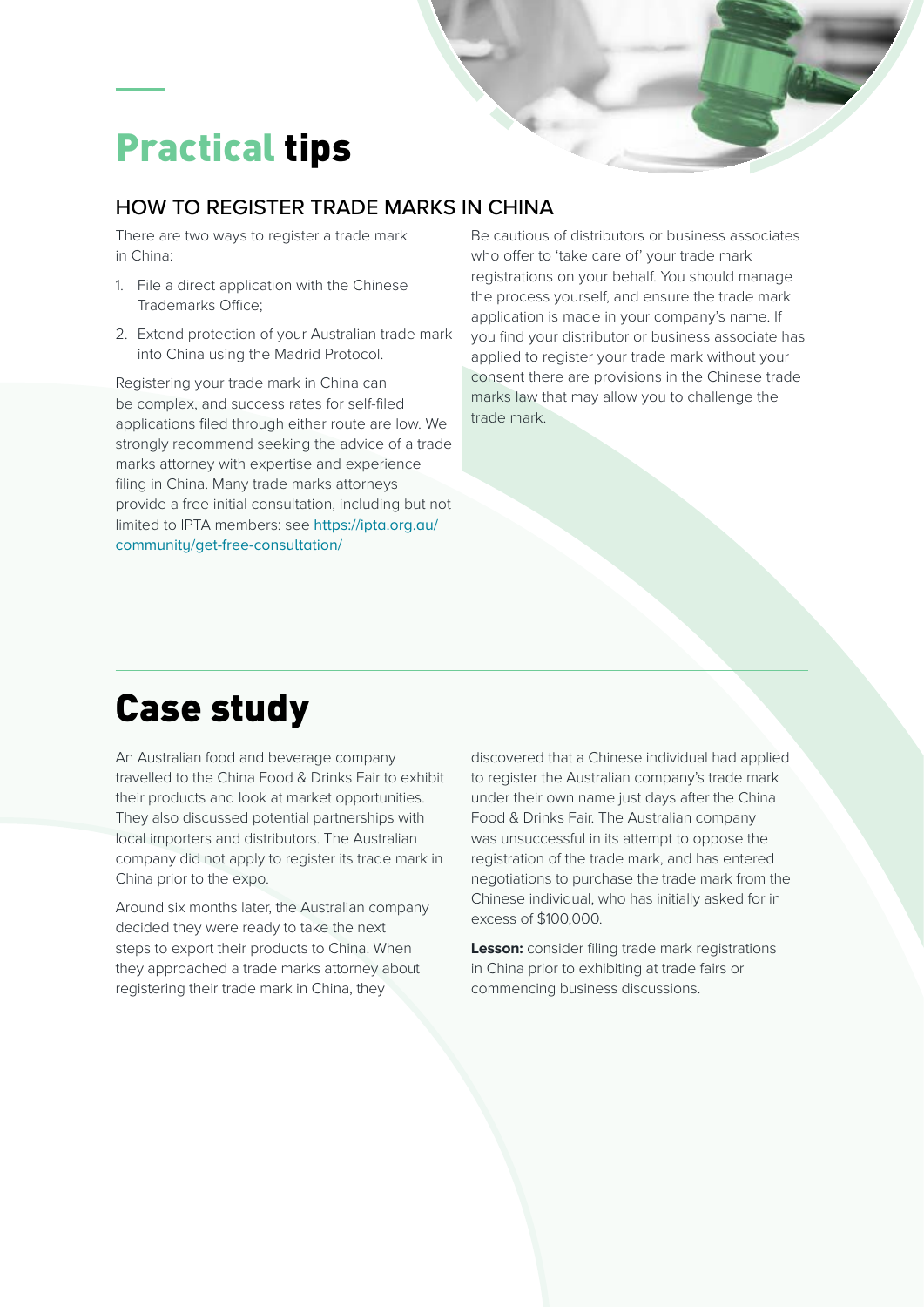### IP rights in China

### Patents and designs

Invention patents (to protect the working of a product) and designs (to protect the visual appearance of a product) can only be granted if the application is found to be novel (new). This essentially means the product must not have been disclosed to the public anywhere in the world prior to the filing date.

Carefully consider what materials you will display at exhibitions and fairs, especially in relation to

new products. Displaying products or technical information at a trade fair could potentially constitute a 'public disclosure' of the product. The result of this may be that a patent or design application filed after the trade fair is no longer considered to be novel.

### **CONTRACTS**

If you're looking at signing any contracts with Chinese partners, including non-disclosure agreements, be careful. China doesn't enforce foreign court judgements, meaning that a contract that provides for exclusive dispute resolution in an Australian court is unlikely to be enforceable in China. Ensure that contracts have been carefully drafted or reviewed by a Chinese lawyer to

ensure they are enforceable in China. This will often mean the contract provides for dispute resolution in a Chinese court, or through an arbitration process that can then be enforced before a Chinese court. Having an enforceable contract should reduce the risk of the contracting party breaching the contract.

### Seek experienced legal advice

An Australian IP professional can work with Chinese associates to register and enforce your IP rights in China.

For other Chinese legal advice, including contracts and business structures, be sure to carefully select a law firm that has expertise with Chinese law and experience performing similar legal work. Some Australian and international law firms use Chinese associates to provide Chinese legal services, or Chinese law firms can be engaged directly.

### Further information

IP Australia's [Guide to protecting your IP in China](https://ipaustralia.govcms.gov.au/sites/g/files/net856/f/protecting_your_ip_in_china_guide.pdf) contains further key China IP messages in a single document, and links to more detailed resources. The guide can be found at <https://www.ipaustralia.gov.au/china>, along with IP Australia's other China web content.

The EU China IPR SME helpdesk has produced a guide on [IP Strategy for European SMEs at Trade](http://www.china-iprhelpdesk.eu/sites/all/docs/publications/EN_TF.pdf)  [Fairs in China](http://www.china-iprhelpdesk.eu/sites/all/docs/publications/EN_TF.pdf). These messages are also relevant to Australian companies. Find the guide at <http://www.china-iprhelpdesk.eu/content/guides>, along with other useful topic guides.

IP Australia's Beijing-based Counsellor provides IP information and support for Australian businesses in China. For more information, or to discuss your specific situation, contact [david.bennett@ipaustralia.gov.au](mailto:david.bennett%40ipaustralia.gov.au?subject=)

### Check list:

- • File trade mark applications in China before visiting China for business discussions or trade fairs.
- • Consider what materials you will display at the events, and whether you should limit display of products not yet covered by patent and design applications.
- • Ensure any contracts, including non-disclosure agreements, have been drafted or reviewed by a Chinese lawyer to ensure they are enforceable in China.